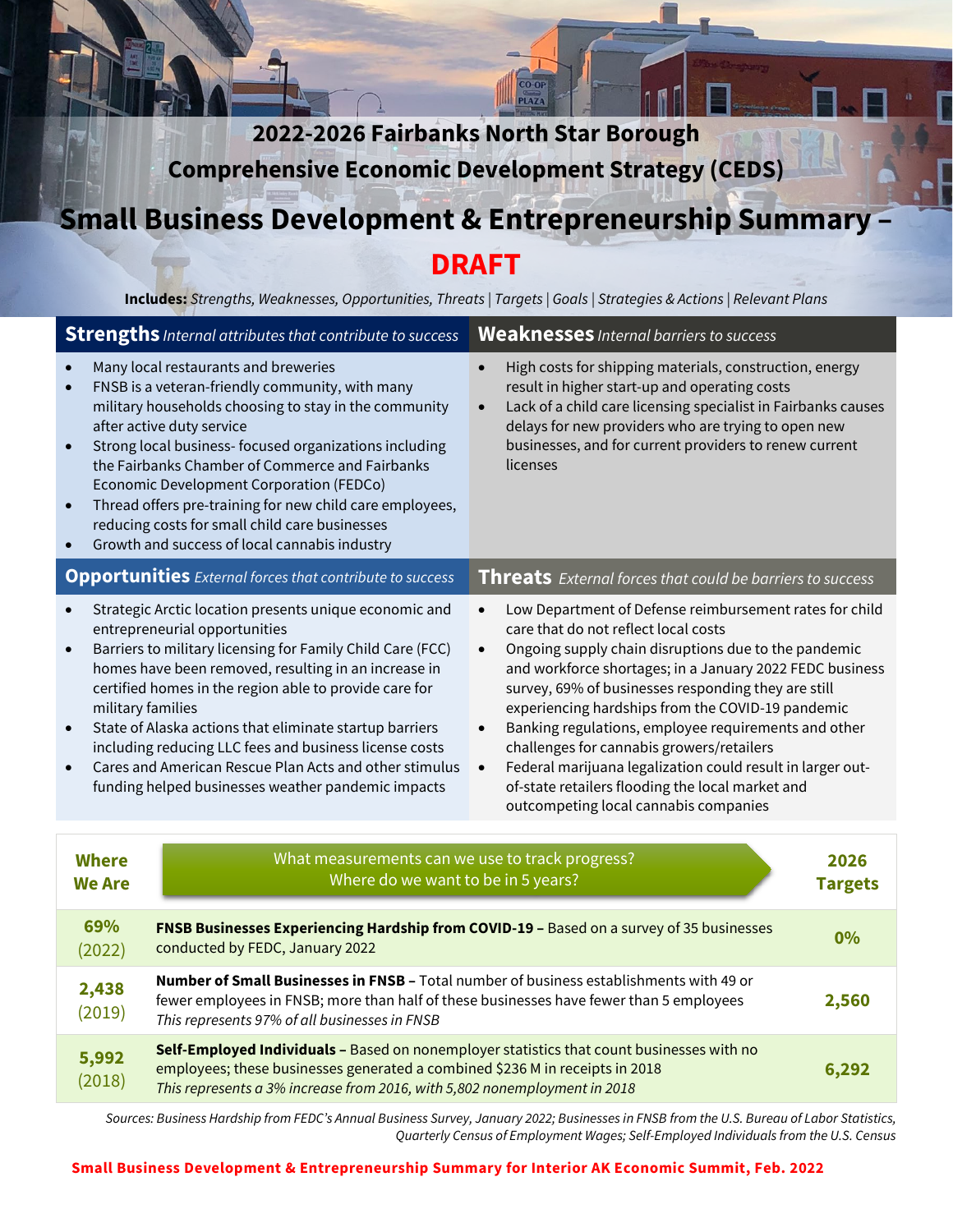#### **Small Business Development & Entrepreneurship Summary for Interior AK Economic Summit, Feb. 2022**

### **Small Business Development & EntrepreneurshipGoals** *– long term improvements and changes we*

*want to see in five years or more*



- 1. The Fairbanks North Star Borough is a business-friendly community, offering an environment where small businesses grow and thrive.
- 2. Entrepreneurs have access to the resources and information they need to successfully launch businesses and related efforts that fill a unique economic development niche.

| <b>Strategies &amp; Actions</b> - the activities we will implement over the next 5 years to accomplish goals & targets<br>and who will lead them |                                                                                                                                                                                                                                                                                                                                                                                                                                                                                                                                                                                                                                                                                                                                                                                                                                                                                                                                                                                                                                                                                         |  |
|--------------------------------------------------------------------------------------------------------------------------------------------------|-----------------------------------------------------------------------------------------------------------------------------------------------------------------------------------------------------------------------------------------------------------------------------------------------------------------------------------------------------------------------------------------------------------------------------------------------------------------------------------------------------------------------------------------------------------------------------------------------------------------------------------------------------------------------------------------------------------------------------------------------------------------------------------------------------------------------------------------------------------------------------------------------------------------------------------------------------------------------------------------------------------------------------------------------------------------------------------------|--|
|                                                                                                                                                  | 1. Promote Local – Expand promotion and marketing of local businesses and products. (Goal 1)<br>a. Encourage Interior Alaska businesses to join BuyAlaska.com.<br>b. Assist local businesses with trainings on digital and online effectiveness and networking<br>topics.<br>Increase events, advertising, and services associated with the Fairbanks First: Shop Local<br>c.<br>program to encourage greater business participation.                                                                                                                                                                                                                                                                                                                                                                                                                                                                                                                                                                                                                                                   |  |
|                                                                                                                                                  | 2. Build Knowledge & Capacity - Connect business owners and entrepreneurs with information and<br>training. (Goals 1, 2)<br>a. Promote existing online resources, including the extensive existing library of online workshops<br>from the Alaska Small Business Development Center and Alaska Manufacturers Extension<br>Partnership.<br>b. Encourage those interested in starting a small business to connect with advisors at the Small<br>Business Development Center and Fairbanks Economic Development Corporation.<br>3. Address Barriers - Identify and address barriers to small business success. (Goals 1, 2)<br>a. Address challenges in the child care sector, including advocating for a child care licensing<br>specialist in Fairbanks and for child care providers to use alternative (non-state) services for<br>background checks for new employees.<br>b. Reduce barriers in the marijuana industry, including supporting statewide tax reform, revision<br>of license caps, address banking challenges, and revisiting prohibition of children at retail<br>sites. |  |
|                                                                                                                                                  | 4. Fund Entrepreneurs - Connect entrepreneurs with startup funding. (Goal 2)<br>Better promote and utilize the KIVA crowd-funded microfinance program (FEDC as Trustee).<br>a.<br>b. Continue to advocate for relief funding for businesses impacted by the pandemic.                                                                                                                                                                                                                                                                                                                                                                                                                                                                                                                                                                                                                                                                                                                                                                                                                   |  |
|                                                                                                                                                  | 5. Identify Opportunities - Promote and encourage small business opportunities for services and goods<br>with high demand and unmet needs in the community. (Goal 2)<br>a. Identify areas where existing businesses are not meeting community needs and promote small<br>business development opportunities.                                                                                                                                                                                                                                                                                                                                                                                                                                                                                                                                                                                                                                                                                                                                                                            |  |

#### **Other Relevant Resources**

- **Greater Fairbanks Chamber of Commerce**[: Website.](https://www.fairbankschamber.org/)
- **Fairbanks Economic Development Corporation**: [Website.](https://www.investfairbanks.com/)
- **Small Business Development Center:** [Website.](https://aksbdc.org/)

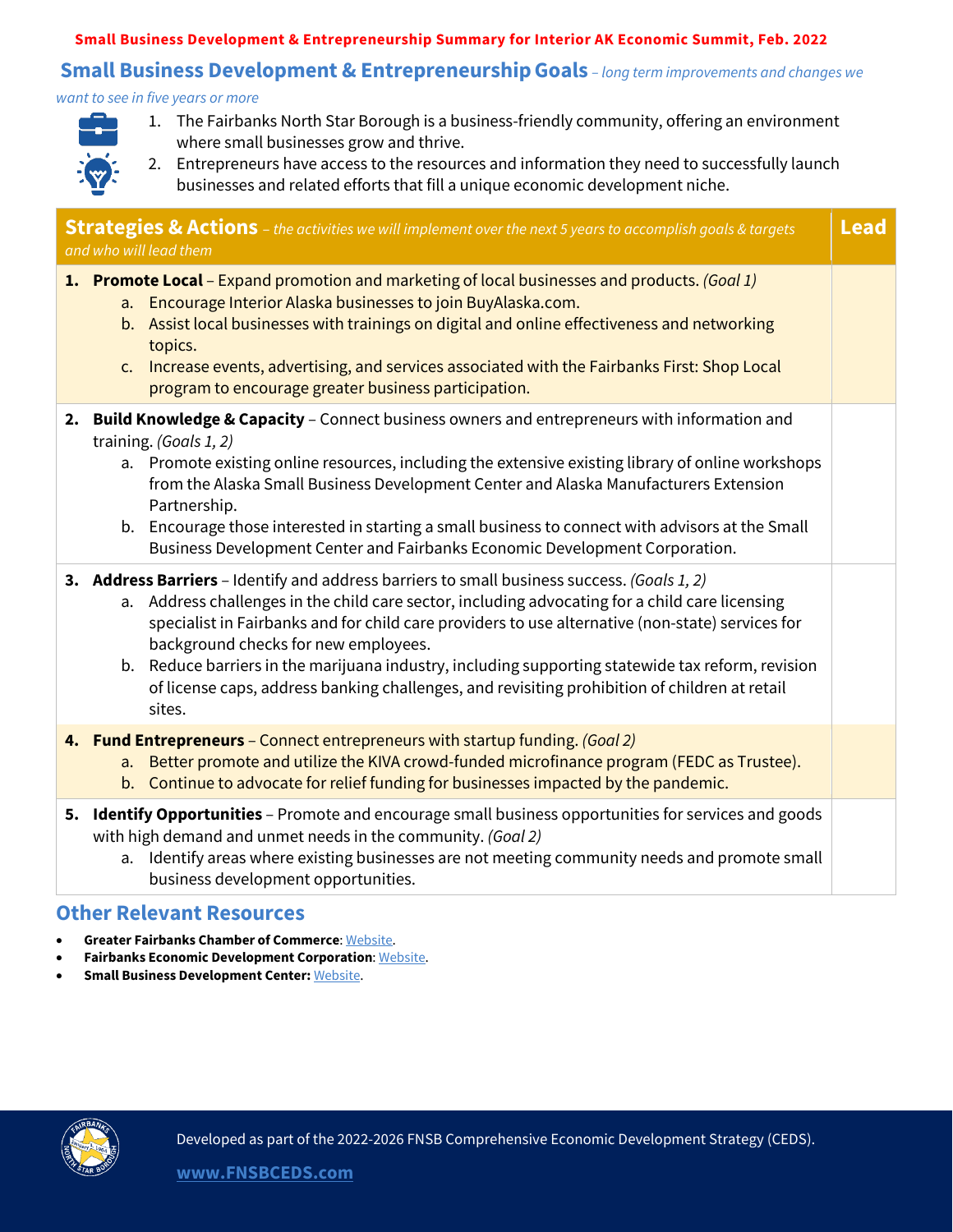# **Interior Alaska Economic Summit, February 22-23, 2022**

# **Small Business Development & Entrepreneurship Breakout: Discussion Summary (02-22-22)**

To view results from the other sessions, visi[t https://fnsbceds.com/](https://fnsbceds.com/) (results will be posted by March 11<sup>th</sup>)

This document compiles feedback and notes from the breakout session. The other tools that were used to guide the discussion include:

- An economic cluster/influencer one-pager that identified a preliminary SWOT analysis, goals, strategies, actions, and measures of success
- A worksheet identifying a proposed economic vision statement and guiding questions for each of the activities. The guiding questions have been copied into this document for reference. The feedback on the economic vision statement was compiled separately and will be released by March  $11^{th}$ .

## **First Last Affiliation Email** Bryana Garcia-DeLaCruz Thread bdelacruz@thrivalaska.com Callen Christensen Chaga Co-operative [theislandhydro@gmail.com](mailto:theislandhydro@gmail.com) Erica Moeller Explore Fairbanks, The Roaming Root Cellar [admin@roamingrootak.com](mailto:admin@roamingrootak.com) Evan Wilken Fairbanks Economic Development Corporation [ewilken@investfairbanks.com](mailto:ewilken@investfairbanks.com) Joni Simpson Fairbanks North Star Borough School District | [joni.simpson@k12northstar.org](mailto:joni.simpson@k12northstar.org) Julie | Luddington | Fairbanks North Star Borough School District | julie.luddington@k12northstar.org Kathleen | Heiss | Eielson Airman and Family Readiness Center | 354FSS.FSFY.YouthPrograms@us.af.mil Kelly May The Chaga Cooperative LLC theislandhydro@gmail.com Kevin Huo Alaska Center ICE khuo@alaska.edu Lindsay Johnson Let's Call Lindsay and the Letscall Lindsay Letscalllindsay@gmail.com Mike Welch City of North Pole metal [mwelch@northpolealaska.org](mailto:mwelch@northpolealaska.org) Peter | Webley | UA Center for Innovation, Commercialization, & Entrepreneurship pwwebley@alaska.edu Renee Linton Fairbanks Economic Development Corporation [rlinton@investfairbanks.com](mailto:rlinton@investfairbanks.com) Russ Talvi Alaska Small Business Development Center [russtalvi@gmail.com](mailto:russtalvi@gmail.com) Stacie Dublin thread Resource & Referral states solution by the dublin@thivalaska.com Teresa Floberg Denali Borough the Denalic Denal Borough the Denal Pole of the Denal Alberg Denal Albert Library Tiffany Ayers River City Café (in Co-Op downtown) rivercityfairbanks@gmail.com

#### **Participants** (alphabetical by first name, based on sign in sheet)

Facilitated by Evan Wilken, Fairbanks Economic Development Corporation RSVPs: 31 participants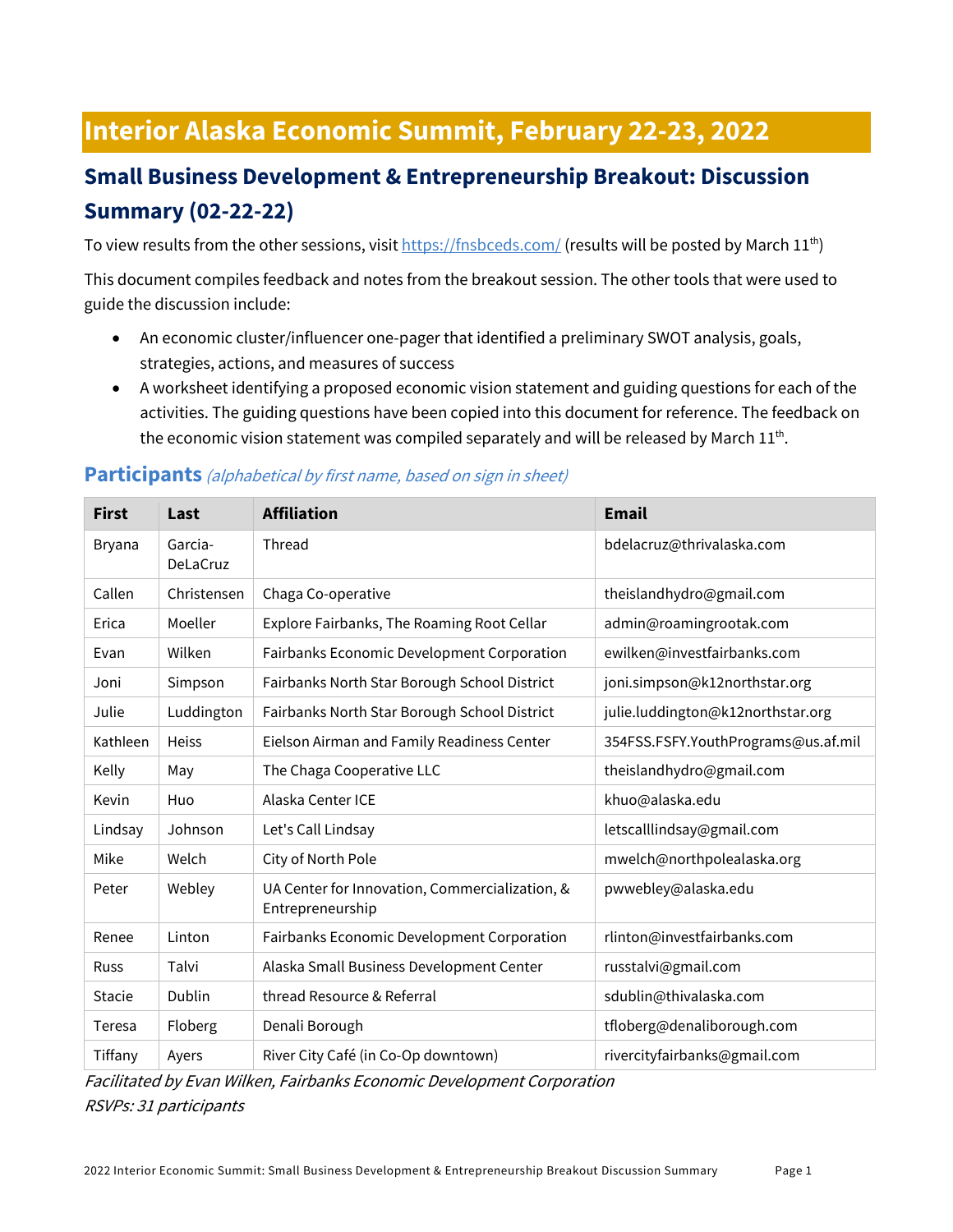## **Feedback on the Strengths, Weaknesses, Opportunities, and Threats (SWOT) Analysis**

#### **Guiding Questions:**

- 
- 2. What's missing?
- 1. What did we get right? 3. What would you change?
	- 4. What's the most important item in each quadrant?

#### **Discussion Notes:**

#### Color Key: Blue = proposed revision **|** red = proposed deletion **|** green = proposed addition

| <b>Strengths</b>                                                                                                                                                                                                                                                                                                                                                                                                                                                                                                | <b>Weaknesses</b>                                                                                                                                                                                                                                                                                                                                                                                                                                                                                                                                                                                                                                                                                                                                                                                                                                                                                                                                                                                                                                                                                     |  |
|-----------------------------------------------------------------------------------------------------------------------------------------------------------------------------------------------------------------------------------------------------------------------------------------------------------------------------------------------------------------------------------------------------------------------------------------------------------------------------------------------------------------|-------------------------------------------------------------------------------------------------------------------------------------------------------------------------------------------------------------------------------------------------------------------------------------------------------------------------------------------------------------------------------------------------------------------------------------------------------------------------------------------------------------------------------------------------------------------------------------------------------------------------------------------------------------------------------------------------------------------------------------------------------------------------------------------------------------------------------------------------------------------------------------------------------------------------------------------------------------------------------------------------------------------------------------------------------------------------------------------------------|--|
| • Add: Many small businesses<br>• Add: Add agricultural strengths<br>• Add: Innovations with COVID with individuals starting<br>businesses to address supply chain issues<br>• Add: University of Alaska Fairbanks<br>· Add: Alaska Angel Investors<br>• Add: No borough tax<br>• Add: Education<br><b>Add: Explore Fairbanks</b><br>Add: Artists<br>• Add: Military bases<br>Add: Cannabis industry<br>$\bullet$<br>• Add: Restaurants<br><b>Add: Breweries</b><br>$\bullet$<br>• Add: Academic training @ CTC | Add: Military is isolated<br>$\bullet$<br>Add: Breweries are hampered by alcohol laws<br>$\bullet$<br>Add: Marijuana industry says its over taxed<br>$\bullet$<br>Add: Inability to get liquor license<br>$\bullet$<br>Add: Processing facilities<br>$\bullet$<br>Add: Shipping prices<br>$\bullet$<br>Add: High electrical price<br>$\bullet$<br>Add: Small market/population<br>$\bullet$<br>Add: COVID funding limited to storefront businesses<br>$\bullet$<br>Add: Small business advertisement (First Friday)<br>$\bullet$<br>Add: Amazon<br>$\bullet$<br>Add: USPS<br>$\bullet$<br>Add: Building material costs<br>$\bullet$<br>Add: Lack of advertising<br>$\bullet$<br>Add: COVID-19<br>$\bullet$<br>Add: Lack of housing<br>$\bullet$<br>Add: Liquor license regulations<br>$\bullet$<br>Add: Labor shortage<br>$\bullet$<br>Add: Lack of manufacturing and production<br>$\bullet$<br>Add: Lack of access to venture capital funding<br>$\bullet$<br>Add: Limited local manufacturing<br>$\bullet$<br>Add: Lack of students attending UAF<br>$\bullet$<br>Add: Transportation<br>$\bullet$ |  |
| <b>Opportunities</b>                                                                                                                                                                                                                                                                                                                                                                                                                                                                                            | <b>Threats</b>                                                                                                                                                                                                                                                                                                                                                                                                                                                                                                                                                                                                                                                                                                                                                                                                                                                                                                                                                                                                                                                                                        |  |
| • Add: North Star Wellness and Athletic Center has great<br>potential<br>• Add: Specialization<br>• Add: Infrastructure bill<br>• Add: Military growth<br>• Add: Community Center<br>Add: Angel Conference<br>• Add: 49 <sup>th</sup> State Angel Fund<br>• Add: Startup week<br>• Add: Job fair for small businesses<br>• Add: Quarterly social gathering for early-stage<br>businesses<br>• Add: Federal funding for large-scale projects                                                                     | • Add: Label for local vegetables has to go to Anchorage and<br>is very difficult to get product into big corporations in<br><b>Fairbanks</b><br>• Add: Alaska is struggling with background checks, which<br>delays child care facilities from opening<br>Add: Box chains<br>$\bullet$<br>Add: Lack of training<br>Add: COVID<br>$\bullet$<br>Add: Amazon<br>$\bullet$<br>• Add: Lack of competition<br><b>Add: Price Gouging</b><br>$\bullet$<br>• Add: High prices of goods                                                                                                                                                                                                                                                                                                                                                                                                                                                                                                                                                                                                                        |  |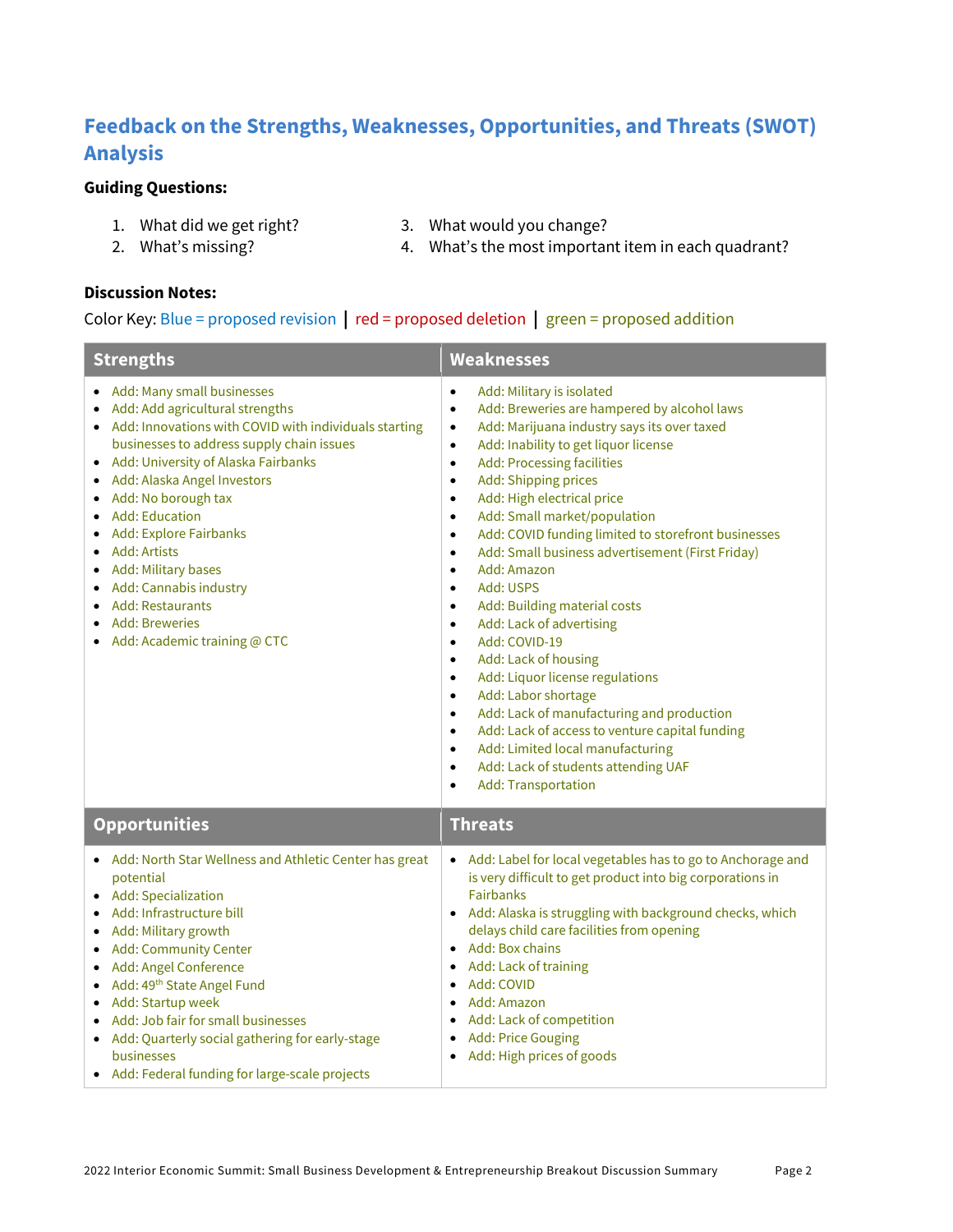### **Goals, Strategies, Actions Discussion Questions**

#### **Guiding Questions:**

- 1. What did we get right?
- 2. What would you change?
- 3. What's missing?
- 4. Who will lead each of the strategies? What do you see as you/your organization's role?
- 5. Which of the strategies is most important for us to focus on over the next year?

#### **Discussion Notes:**

- Goals
	- No discussion
- Strategy 1: Promote Local
	- Add: Advertise small businesses more through radio, social media, coupon books, etc.
- Strategy 2: Build Knowledge & Capacity
	- Add: Hold training and job fairs
	- Add: Better advertise the Job Training Center
	- Add: Assistance with trademark/copyright process
	- Add: Programming to give small business knowledge of state of the art tech to promote and grow
	- Add: One-stop shop for resources (funding, links, etc.)
	- Add: Partner with VA to promote opportunities for vets
	- Add: Collaboration between agencies providing resources to go for long-term funding support with end user input
	- Add: Add a military coupon booklet for First Friday
	- Revise: 2C: Build training programs with long-term funding
	- Revise: 2D: One-stop platform for small business resources
	- Revise: 2E: Programming to give small businesses knowledge and state-of-the-art tech to promote growth
- Strategy 3: Address Barriers
	- Add: Add housing
	- Add: Regulatory restrictions especially with liquor licenses
	- Add: Increase child care options
- Strategy 4: Fund Entrepreneurs
	- Add: Investing opportunities/training/networking/connecting businesses with investors
	- Add: Local investment
	- Add: 4C: Pool high profile/high earners who could invest in small businesses
- Strategy 5: Identify Opportunities
	- Add: Annual or bi-annual job fair specifically for small businesses